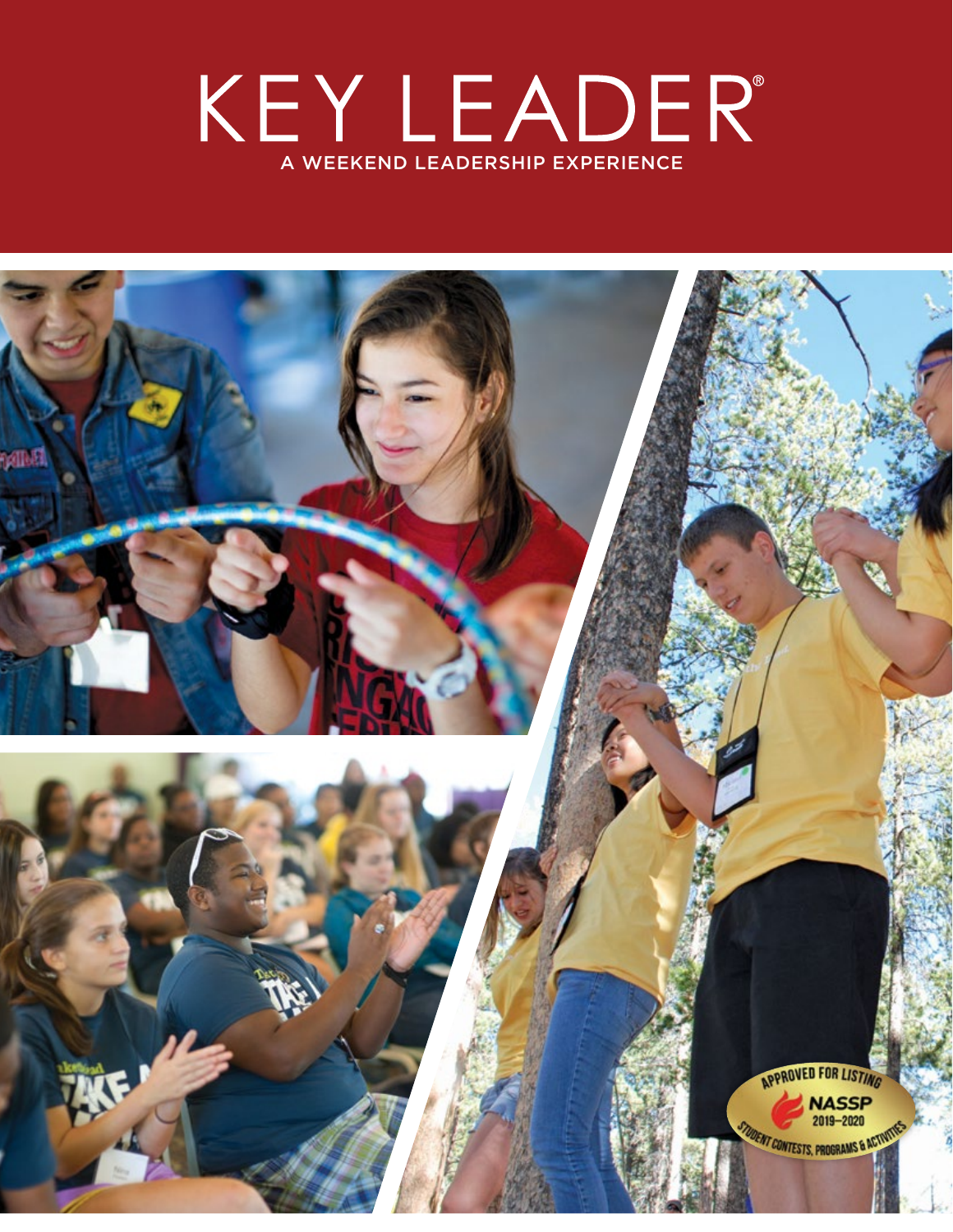

## Key Leader. A weekend leadership experience that prepares teens for life.

#### **Teens need more than job preparation**

Teens today feel lonelier than ever. They long to fit in and be part of something bigger than themselves. While schools help prepare students for 21st century jobs, few programs help prepare teens mentally and emotionally for life in the future. Key Leader provides high school students with a head start on the skills that will help them achieve success in their careers and lives.

#### **Why Key Leader works**

Our curriculum is led by certified, professional lead facilitators, and focuses on 9th and 10th grade students. Older students serve as student facilitators for small group sessions and spring programs are open to graduating 8th grade students.

Participants learn to identify their values, set SMART goals, and find their fit within their local and high school communities — all of which are essential to positive social-emotional development.



Continued year-round engagement is possible through Key Club, the oldest and largest student-led community service organization for high school students.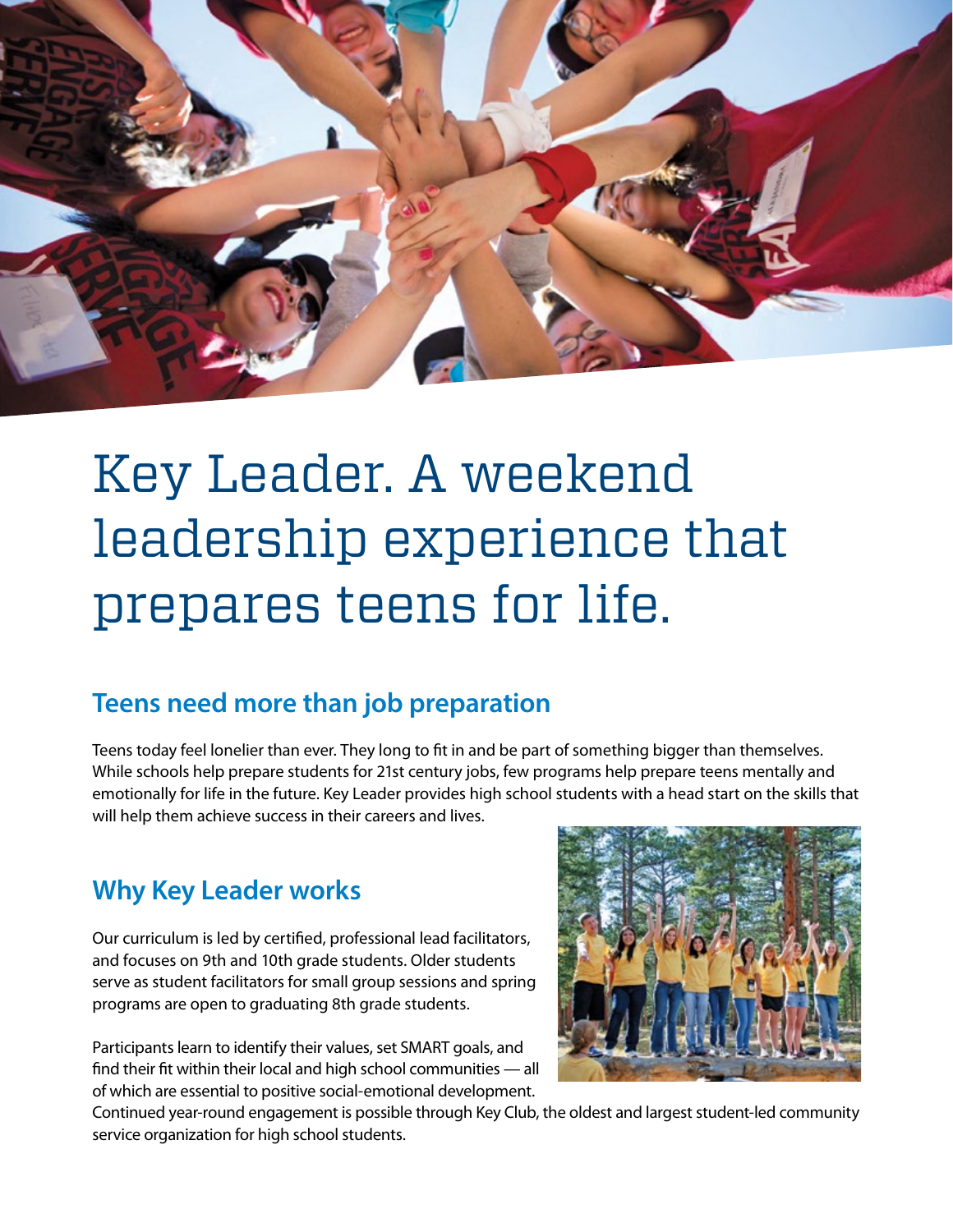#### **Curriculum foundations of Key Leader**

The great results we see from these weekends do not happen by accident. Our program stands on a strong foundation rooted in Robert Greenleaf's "servant leadership" model.





#### Put Key Leader to work for your students

- > Find out how to sponsor a Key Leader program for your school.
- > Ask about discounts and funds available when you partner with a Kiwanis Club or Key Club.



**Learn more at Key-Leader.org or call 317-217-6164.**